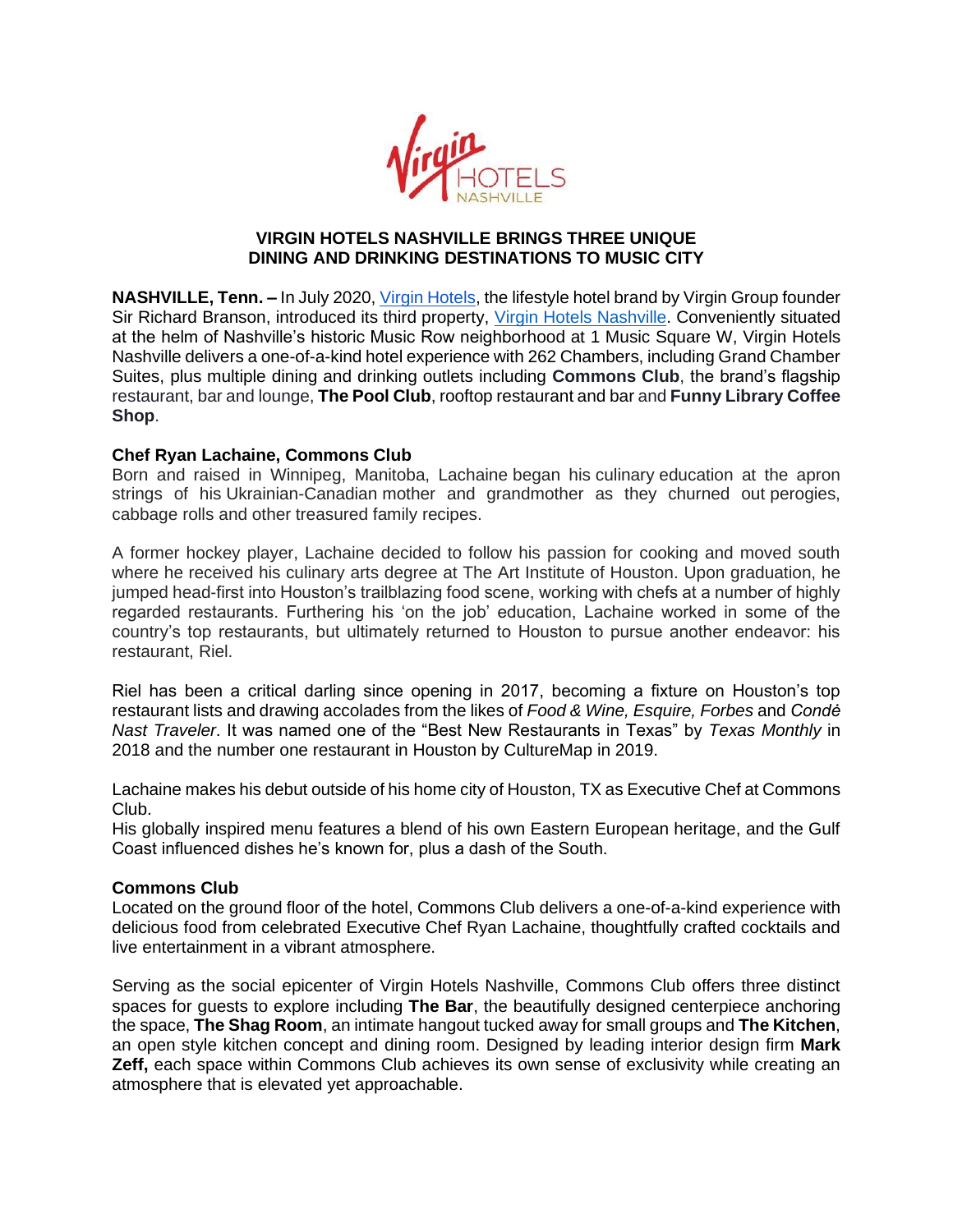Commons Club features curated breakfast, lunch and dinner menus crafted by chef Lachaine featuring dishes infused with bold flavors and seasonal ingredients. The menu includes handcrafted cocktails with an emphasis on well executed, spirit-forward classics, a selection of wines by the glass and bottle and a variety of local craft beers. To round out the lively dining and drinking experience, Commons Club offers a variety of daily specials, DJ residencies and boozy brunch on Saturday and Sunday.

In addition to Commons Club spacious indoor bar and lounge seating, Commons Club offers an outdoor patio perfect for al fresco dining. The Shag Room, Commons Club's swanky semi-private space, is also open for guests to relax, enjoy an evening nightcap or book for intimate gatherings.

Commons Club is open Sunday – Thursday from 7am to 11pm and Friday – Saturday 7am to 12am. Walk-ins are accepted on a first come, first served basis. Brunch is available on Saturday and Sunday from 11am to 4pm. Reservations are encouraged and can be made via OpenTabl[e](https://www.opentable.com/r/commons-club-virgin-hotels-nashville) [here.](https://www.opentable.com/r/commons-club-virgin-hotels-nashville)

For more information, visit [commonsclub.com/nashville](https://virginhotels.com/nashville/dine-and-drink/the-commons-club/) and follow Commons Club Nashville on Instagram at [@commonsclubnsh.](https://www.instagram.com/commonsclubnsh/)

## **The Pool Club**

Located on the 14th floor of the hotel, The Pool Club is a rooftop oasis in Music City. Anchored by the hotel's chic design and sprawling views of the city, the indoor and outdoor bar delivers a uniquely social destination where guests can enjoy small plates, inventive cocktails and good vibes day or night.

The Pool Club's menu features a Southern twist on country club classics through a variety of shareable plates and light bites. The beverage program boasts playful and refreshing cocktails plus a selection of local craft beer, spirits and wine for guests to sip and savor. Local DJs spin soulful, laidback tunes regularly, rounding out the relaxed club experience. Loungers and daybeds at the adjacent pool are complimentary for hotel guests.

For the ultimate always-cool vibes with incredible city view, The Pool Club is a go-to spot for locals and hotel guests to hang out and bask in the sun, watch the sunset and listen to chilled beats at night.

Hours of Operation: Sunday – Thursday 11am to 11pm; Friday - Saturday: 11am to 1am. Follow The Pool Club Nashville on Instagram [@poolclubnsh](https://www.instagram.com/poolclubnsh/)

#### **Funny Library Coffee Shop**

Located on the ground floor, **Funny Library Coffee Shop** serves coffee by **La Colombe,** tea by J'Enwey, Natalie's Cold Pressed Juice and a selection of beer, wine and bottled cocktails. Guests can enjoy a menu of grab and go items including pastries, snacks and sandwiches available for breakfast and lunch. The space also serves as a lounge and communal remote working space, housing an assortment of whimsical books, games and complimentary WiFi.

Hours of Operation: Daily: 7am to 2pm. Follow Funny Library Coffee Shop on Instagram [@funnylibrarycoffee.](https://www.instagram.com/funnylibrarycoffee/)

#### **ABOUT VIRGIN HOTELS NASHVILLE**